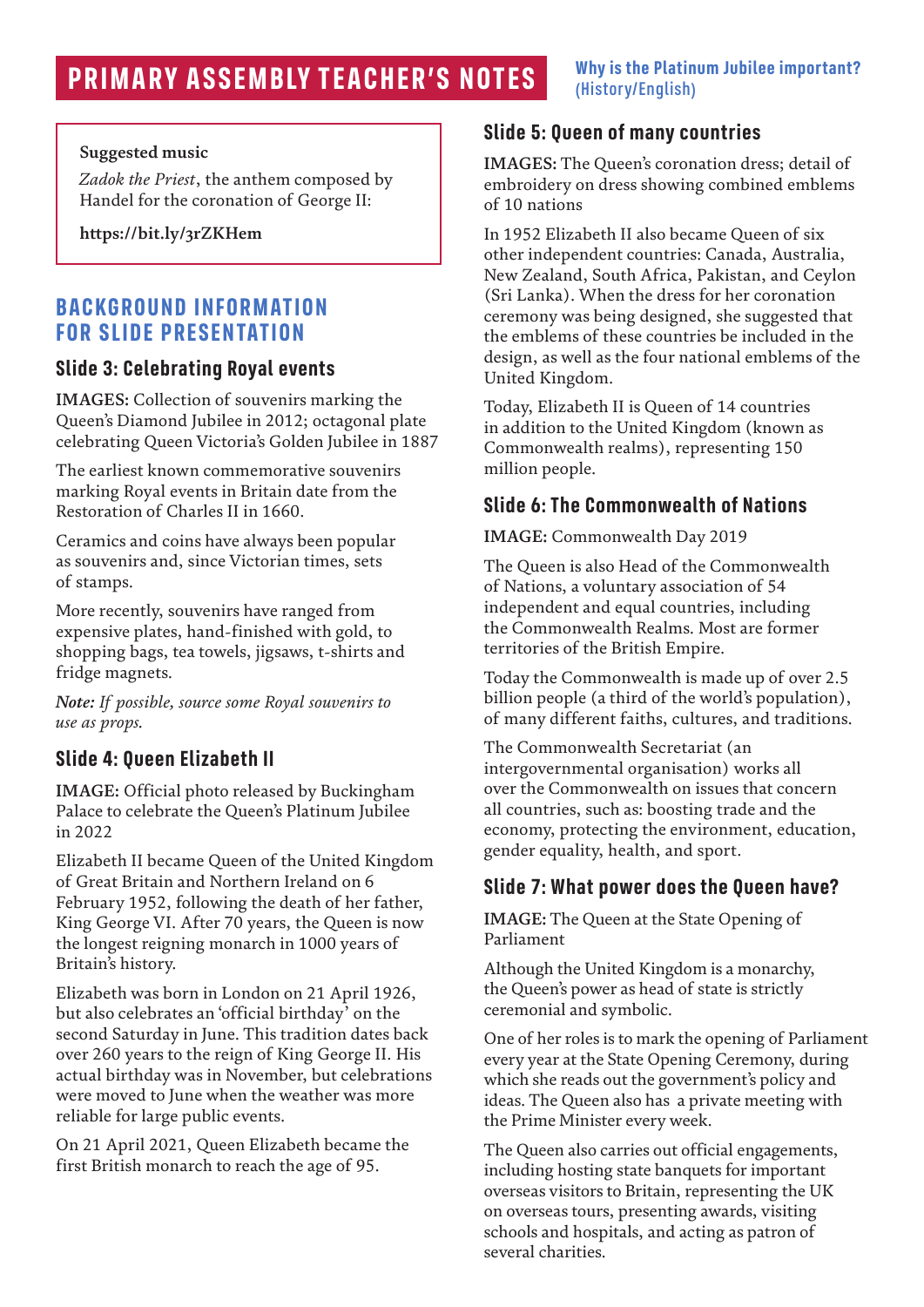#### **Slide 8: Royal Jubilees**

**IMAGE:** The Queen celebrating her Golden Jubilee in 2002

Jubilees are special anniversaries of events and have been celebrated throughout the world for thousands of years.

Royal Jubilees celebrate the life and reign of a monarch and take place after the monarch has ruled for a certain number of years.

Each Royal Jubilee is associated with a different precious metal or gemstone, the most significant being Silver (25 years), Gold (50 years), Diamond (60 years) and Platinum (70 years).

The Queen went on long tours of the United Kingdom and the Commonwealth countries to celebrate her Silver and Gold Jubilees in 1977 and 2002. She toured the four nations of the United Kingdom to celebrate her Diamond Jubilee in 2012.

## **Slide 9: Celebrating Royal Jubilees**

**IMAGES:** King George III and Queen Victoria

Celebrating Royal Jubilees really started in the United Kingdom with the Golden Jubilee of George III in 1810 (50 years). That first Royal Jubilee was celebrated with feasts and firework displays in London, Windsor and around the United Kingdom.

Queen Victoria celebrated her Golden Jubilee in 1887 (50 years) and her Diamond Jubilee in 1897 (60 years). The largest celebrations took place in London with Royal banquets, spectacular processions and firework displays. People also celebrated in their local communities and across the British Empire.

#### **Slide 10: Celebrating at the Tower**

**IMAGES:** (left to right) the Imperial State Crown; The Tower of London; The Silver Jubilee Pageant at the Tower in 1935

The Tower of London is one of Britain's most iconic sites and home to the Crown Jewels. Ever since William the Conqueror began building this fortified Royal palace in the 1070s, it has had close links to the history of the monarchy.

In May 1935, George V's Silver Jubilee (25 years) was celebrated at the Tower with a spectacular pageant performed in the moat.

In 1977, a display of flowers (begonias sent as a gift by the King of Belgium) was planted in the moat in the shape of the Royal coat of arms to celebrate the Queen's Silver Jubilee.

In 2002, Queen Elizabeth's Golden Jubilee (50 years) was celebrated with a brand new display gallery of the Crown Jewels at the Tower of London.

Crowds gathered at the Tower in 2012 to watch the Thames River Pageant, celebrating the Queen's Diamond Jubilee.

#### **Slide 11: Celebrating the Platinum Jubilee**

**IMAGES:** Trooping the Colour; Jubilee street party in Leicestershire

In 2022, the Queen's Platinum Jubilee celebrations will culminate in events taking place over a fourday Bank Holiday weekend in the United Kingdom, from Thursday 2nd to Sunday 5th June.

In London, celebrations will include The Queen's Birthday Parade (known as Trooping the Colour) and a Platinum Jubilee Pageant featuring over 5,000 people from across the United Kingdom and the Commonwealth.

Finally, a chain of Platinum Beacons (bonfires) will be lit across the United Kingdom and the Commonwealth.

#### **Slide 12: Superbloom at the Tower 2022**

**IMAGES:** Beefeater in the Moat; cornflower with bumble bee; preparing the Moat for Superbloom.

To celebrate the Queen's historic Platinum Jubilee in 2022, the Tower's Moat has been transformed into a gigantic flower meadow known as Superbloom. Over 20 million seeds have been planted - flower varieties that support pollinators.

The focus of the Superbloom is the relationship between nature and wellbeing. Visitors will be able to walk through the Superbloom and experience a positive green space in the heart of London.

Between May and September 2022, it will attract visitors to the UK from all over the world.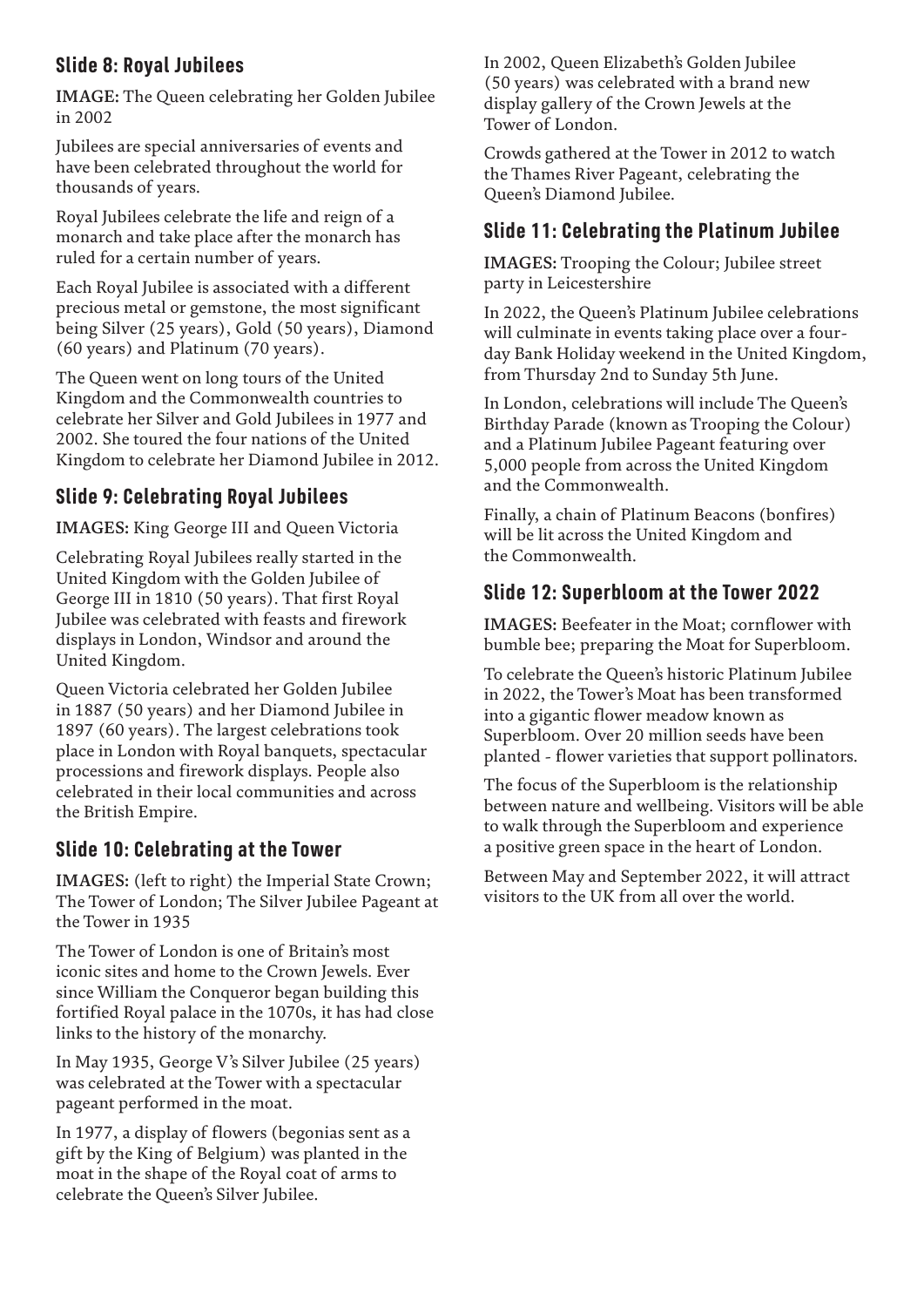## **SUGGESTED KEY POINTS AND QUESTIONS**

#### **Slide 3: Celebrating Royal events**

- Put your hand up if you've ever bought a souvenir – perhaps from somewhere you visited?
- Souvenirs are a really good way to remember a place or an event.
- Some people like to buy or collect souvenirs to remember important Royal events.
- This year we're celebrating a very important Royal event. We're going to find out about it in this assembly!

#### **Slide 4: Queen Elizabeth II**

- Elizabeth II is Queen of the United Kingdom of Great Britain and Northern Ireland.
- Can anyone name one of the four nations that make up the United Kingdom?
- Elizabeth became Queen in 1952. Can you count on in 10s and work out how many years she has been Queen for?
- In the last 1000 years, Elizabeth II is the first King or Queen of the United Kingdom to celebrate 70 years on the throne.

#### **Slide 5: Queen of many countries**

- Elizabeth II wore this dress at her coronation when she was crowned Queen in Westminster Abbey.
- Can you see the little yellow flower in the embroidery? This is a Golden Wattle, the national flower, or emblem, of Australia.
- When she was crowned, Elizabeth II also became Queen of six other countries including Australia.
- Today Elizabeth II is Queen of 14 other countries as well as the United Kingdom.

#### **Slide 6: The Commonwealth of Nations**

- The Queen is also Head of the Commonwealth, a group of 54 countries.
- Most of the countries were part of the Empire that Britain built in the past.
- Today these countries are all equal and work together on issues that are important to them all.
- Many people in the UK and overseas see the Queen as the person that unites everyone in the Commonwealth.

#### **Slide 7: What power does the Queen have?**

- Can you see the Queen sitting on a throne in this photo?
- She is at a ceremony called the State Opening of Parliament. It is one of the Queen's duties to open Parliament every year.
- She is the Head of State the highest leader in the United Kingdom – but she does not have the power to make laws.
- She represents the UK overseas and carries out hundreds of official engagements every year.

#### **Slide 8: Royal Jubilees**

- Has anyone ever been to a party to celebrate a Silver Wedding anniversary? Or even a Golden one? That means the couple had been married for 25 or 50 years!
- When a King or Queen has been on the throne for a certain number of years they celebrate what is called a Royal Jubilee.
- This photo shows the Queen on a tour to celebrate her Golden Jubilee in 2002.
- This year she will celebrate her Platinum Jubilee – the first King or Queen of the United Kingdom ever to reign for 70 years.

#### **Slide 9: Celebrating Royal Jubilees**

- Do you know who this Queen is? [Victoria Queen Elizabeth's great great grandmother]
- The King is George III, Queen Victoria's grandfather [Queen Elizabeth's great great great grandfather], as a young man. He was the first British monarch to celebrate a Golden Jubilee, almost 200 years ago.
- Queen Victoria celebrated her Golden Jubilee and her Diamond Jubilee. Celebrations included firework displays, fetes, feasts and processions. Big beacons (bonfires) were lit across the United Kingdom. People in the United Kingdom and other countries that are now part of the Commonwealth celebrated these Jubilees.